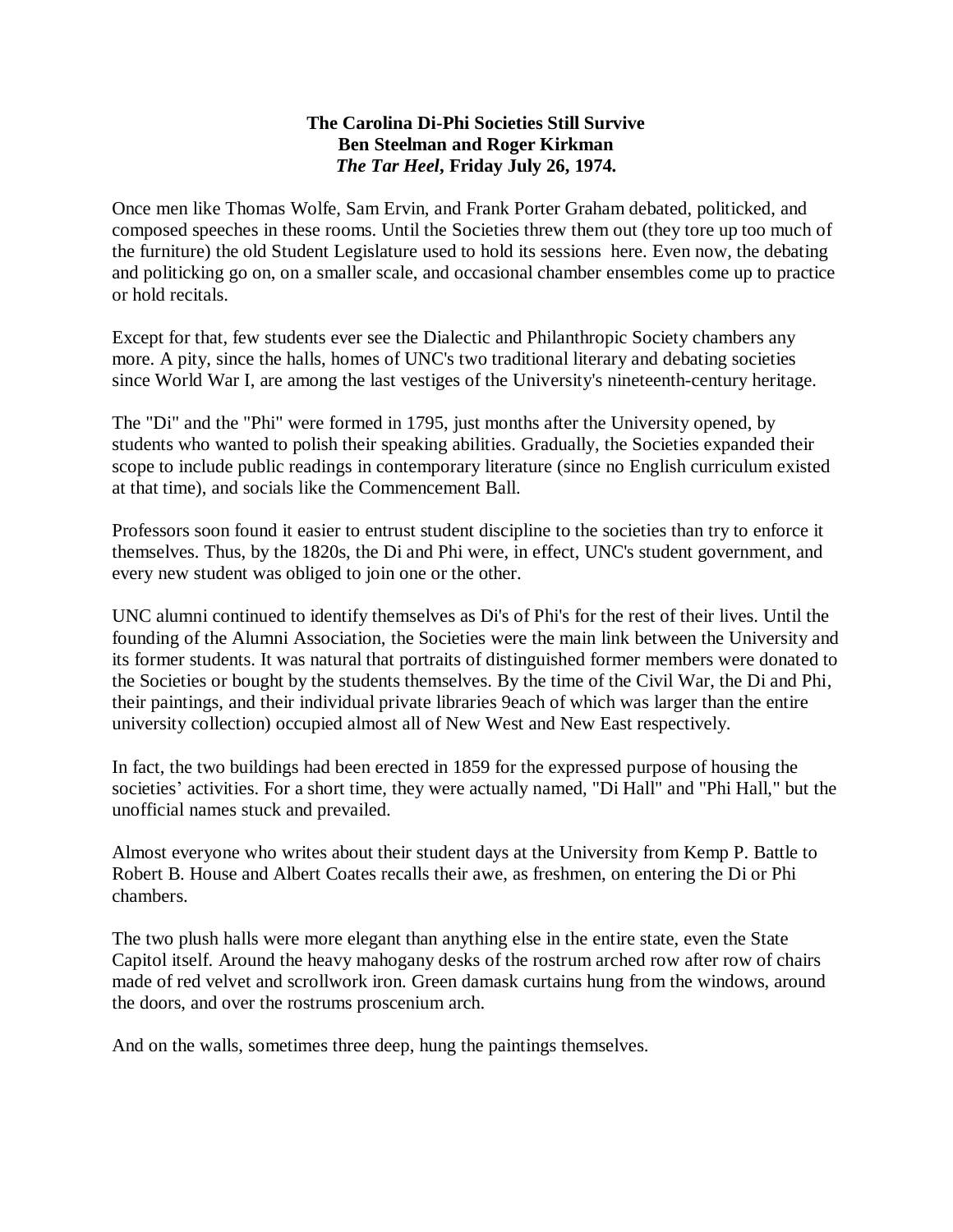Time and the twentieth century, however, soon caught up with the Di and Phi. Interest in college debating declined in favor of football and other team sports. Modern academic departments in English, speech, and political science assumed much of the Societies' teaching function, while fraternities (which were officially banned at UNC until 1885) usurped much of their social role.

The *Yackety-Yack*, the *University Magazine* (ancestor of the *Carolina Quarterly*), and the intercollegiate debate team, all former Di-Phi joint projects, became independent organizations. An independent student government, founded in 1911, assumed enforcement of the Honor Code.

In 1886, the Di and Phi merged their collections with the University to form the modern UNC Library. Hence almost every book in the library bears the stamp: Endowed by the Dialectic and Philanthropic Societies.

By 1924, then, both Societies had shrunk to such an extent, that their meeting halls were transferred to less spacious quarters on the top floors of New West and New East. In the new rooms, neither the Di nor the Phi had adequate space to display its paintings. Consequently, many were loaned to various University locations.

Among these are the portraits of Justice Thomas Ruffin in the Law School Library, Prof. Elisha Mitchell in the Geology Library, and Charles D. McIver in the lounge of McIver Dormitory. Several others hang in South Building.

Perhaps as many as nineteen have disappeared entirely, due to disruptions like the First World War or simply to past neglect. Several of those loaned to other offices have turned up years later, apparently forgotten in attics and closets.

Others have been slashed or punctured by carelessness or vandalism. The portrait of Congressman David Outlaw, for example, had its eyes punched out with a ball point pen. Until recently, each Halloween, the McIver portrait used to be decorated with a plastic mask . . .attached to the canvas with plasti-tak. McIver residents voluntarily ceased the custom before serious damage resulted.

For the most part, however, those portraits actually hanging in the society chambers are in fairly good condition. These tend to be the best of the collection and constitute a major academic resource of the University community.

Not only are the paintings the sole collection of significance owned and controlled entirely by students in the United States; they also serve as an important source of historical information concerning North Carolina and the South.

The portrait of Charles Manly, badly scarred and mildewed after years in the attic of Manning Hall, is, for instance, apparently the only known likeness of the North Carolina Governor. In a corner of the portrait of N.C. Governor William Miller is one of only two known representations of the original state capitol.